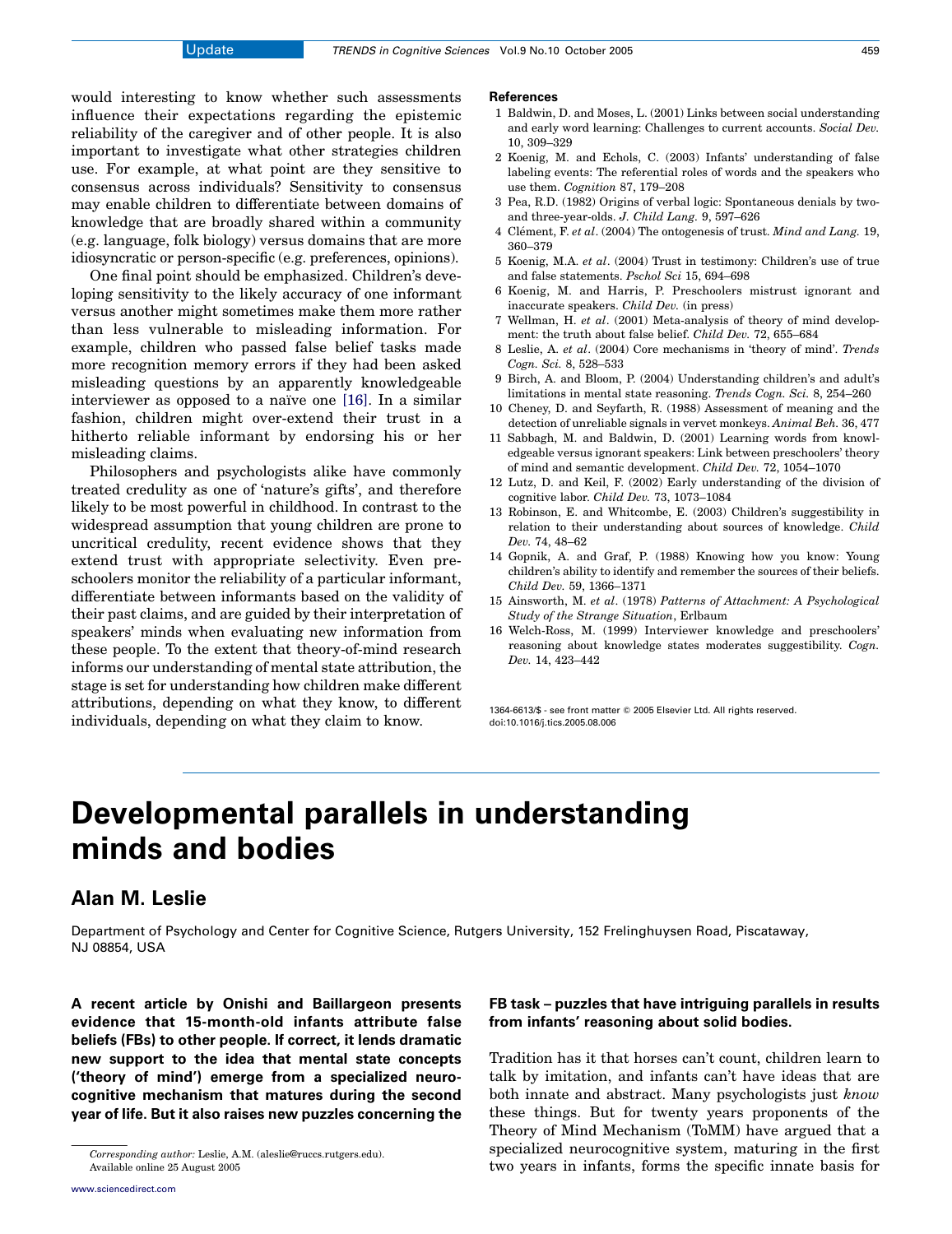acquiring a 'theory of mind' [\[1,2\].](#page-2-0) The initial motivating observations for this proposal included the following: (i) learnability – the young brain must first notice intangible mental states before it can learn about them; (ii) pretense – the best analysis of early pretend play shows that 18-month-olds possess the concept PRETEND, which is cognate to BELIEF; and (iii) autism – an extensive range of findings support the idea that autistic social development suffers from a specifically impaired ToMM. Still, many psychologists considered the idea of an innate ToMM absurd.

The central dogma in the field quickly came to be that children attribute beliefs to other people only when they pass the 'standard' FB task at 4 years of age [\[3\].](#page-2-0) So long as children fail this task, they lack the concept of false-belief. Ergo, 'theory of mind' is not innate and there is no such thing as a ToMM. Subsequently, however, a large number of adult brain imaging studies showed what might after all be a neurocognitive system dedicated to 'theory of mind' [\[4,5\]](#page-2-0). For a variety of other reasons, faith in the central dogma has been ebbing. Some argue that because of its complexity the 'standard' FB task should simply be discarded as a test of 'theory of mind' [\[6\].](#page-2-0) Others have found ways to simplify the task and promote earlier passing [\[7,8\].](#page-2-0) Another approach has been to use systematic variations of the task as a tool for developing models of falsebelief processing and its limitations [\[9,10\].](#page-3-0) Meanwhile, looking-time studies with infants have uncovered ever richer social cognitive skills in the first two years. Starting with Leslie's early work, six-month-old infants were shown to recognize the causal agency of hands [\[11\]](#page-3-0). More recently, Woodward showed that infants recognize that active hands pursue goals [\[12\]](#page-3-0). Soon after the first year, infants have a surprisingly detailed appreciation of the structure of goaldirected action [\[13\]](#page-3-0), recognize the epistemic and referential nature of an agent's eye gaze [\[14\],](#page-3-0) and even what is old and new information for another person [\[15\]](#page-3-0). Suddenly, the idea of an early ToMM is not so crazy after all.

#### The eyes have it

And now comes Onishi and Baillargeon's findings [\[16\]](#page-3-0). Fifteen-month-old babies were familiarized with an actor who placed an object in one of two boxes in front of them. The actor then either left the scene (false-belief condition) or remained watching (true-belief condition) while the object moved by itself from the original box into another box (see [Figure 1\)](#page-2-0). This recapitulates the essentials of what became the standard 'Sally and Anne' FB task[\[1\]](#page-2-0) but is entirely nonverbal. Infants' looking times were then recorded to one of two test events: either the actor reached into the original box or into the other box where the object was now. In the falsebelief condition, babies looked longer when the actor reached into the current location of the object, shorter when the actor reached into the original box, where she should (wrongly) believe the object to be. In the true-belief condition, infants showed the opposite pattern, looking longer if the actor reached into the original box. Looking times therefore appeared to follow violation-of-an-expectation based on the actor's belief states rather than on object location ([Figure 1](#page-2-0)). These are only the bare bones of the study, which included further conditions controlling for several alternative interpretations.

Other recent findings with infants, mentioned above, mean that Onishi and Baillargeon's results are no longer as isolated as they might have seemed even a few years ago. A torrent of further research will no doubt be stimulated by this result. Defenders of the 'standard' view have already fired their first shot with Perner and Ruffman's commentary on Onishi and Baillargeon [\[17\].](#page-3-0) They suggest that infants have 'evolved' either an innate tendency to triple-associate actors, objects and locations or an 'innate rule' that actors look for x where they *last* saw x. It is not clear what advantage 'evolving' such specific tendencies or rules would bring. Certainly neither is evident in three-year-olds who default in the FB task to indicating where the object currently is regardless of actor's history. Nevertheless, ruling out these possibilities will be a spur to further research. Perner and Ruffman also raise so-called 'implicit' FB tasks. These are verbal but incorporate a nonverbal target-of-eye-gaze measure following a verbal prompt, 'I wonder where [actor] will look?' Eye gaze exposes much earlier success, even in two-year-olds [\[18\]](#page-3-0). But why, ask Perner and Ruffman, is there no 'implicit' success even earlier? An obvious answer might be the verbal presentation and demands of the 'implicit' task. But it's a good question.

#### Minds and bodies

It is natural that the conceptual representations produced by an automatic, modular, 'instinctual' mechanism, like ToMM, should be 'implicit', or tacit. Maturation of ToMM in the second year produces early PRETEND- and DESIRErepresentations; BELIEF-representations appeared to mature later, in the third year, but Onishi and Baillargeon's landmark findings suggest that this might occur earlier, together with PRETEND and DESIRE. The challenge for future ToMM research is twofold: first, to describe more fully the structure of ToMM; second, to understand why early competence is initially revealed by looking time, then by gaze, and why non-automatic voluntary (e.g. verbal) responses reveal mostly incompetence until much later.

'Theory of mind' research findings now closely parallel those on concepts of physical object solidity. Looking times in infants provide evidence of a very early maturing solidity principle that constrains representations of object mechanics [\[19\]](#page-3-0). And yet older infants and toddlers fail to show this knowledge in their manual search behavior and search as if one object can pass through another [\[20\]](#page-3-0). Theoretical accounts of FB failures [\[7,10\]](#page-2-0) and of objectsearch failures [\[20\]](#page-3-0) have both appealed to an early competence that is later obscured by failures in the inhibition of prepotent responses. In the case of FB, the prepotent response is to attribute a belief that (in the attributer's eyes) is true. This is a 'best guess' strategy because people's beliefs about everyday matters typically are true. But when it comes to FB, this default response is wrong and obscures competence. Children only succeed on standard FB tasks if they inhibit the default and select the correct false-belief content. Studies of this selection process indicate that it is non-modular, instructable, and the source of the true-belief bias [\[10\]](#page-3-0). Intriguingly, Waskett et al. (unpublished data) recently showed that two-year-olds in an object-search task fail when searching manually but succeed on eye gaze measures following an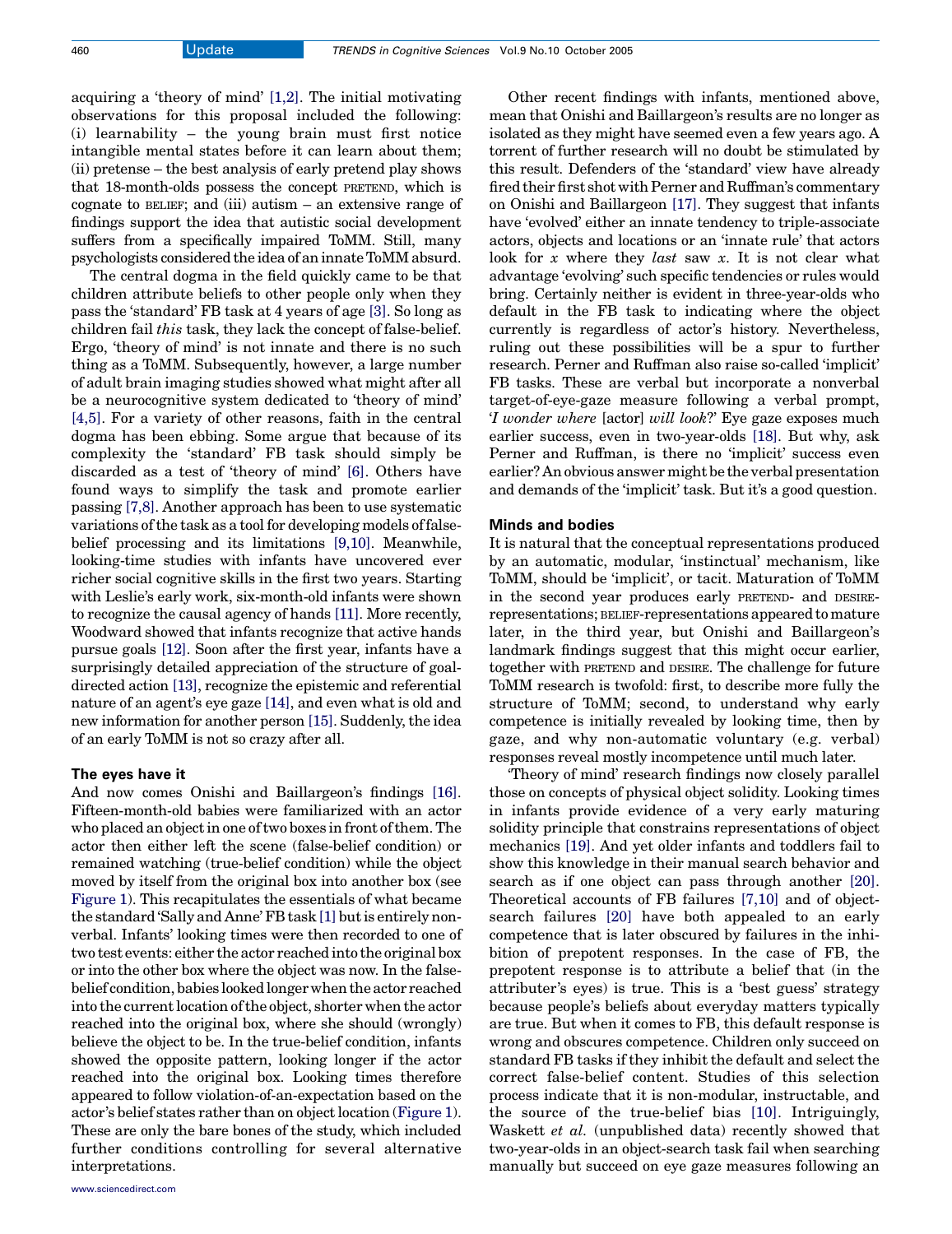<span id="page-2-0"></span>

Figure 1. The experimental set-up and results of Onishi and Baillargeon's experiment [\[16\].](#page-3-0) (1) The initial events watched by all infants. (a) shows the actor finding an object and placing it in one of two boxes. In two further trials (b), the actor simply reached inside the green box as though to grasp the object. (2) Infants were assigned to one of four conditions determined by the next event they watched. (2a) and (b) show the two true-belief (TB) conditions in which the actor sees the final position of the object, either remaining in the green box while the yellow box moves (a) or moving from the green to the yellow box (b). (2c) and (d) show the two false-belief (FB) conditions, in which the actor does not see the final position of the object, either when it moves from the green to the yellow box (c) or when it moves back from the yellow to the green box after the actor had watched it move from green to yellow (d). (3) Half of the infants in each condition were then tested on one of two test trials, in which the actor reached into either the green box (Green-box condition) or into the yellow box (Yellow-box condition). (4) The mean looking times on the test trial, by condition (error bars show SE). Infants looked longer when the actor reached into a box that the actor should believe was empty, compared with conditions where the actor reached into a box that the actor should believe contained the object. Infants apparently expected the actor's search to be guided by the actor's belief status. (Adapted from [\[16\]](#page-3-0)).

'I wonder where*.*?' prompt. Thus, toddlers show the same combination of contradictory behaviors in object search as they show a few months later in false belief tasks.

Traditionalists might hope that these patterns and parallels are simply superficial responses to the statistics of surface phenomena, 'evolved' ad hoc 'rules', remarkable coincidences, or a mixture of these. But they are more likely to be signposts to the deeper and tacit roots of conceptual thought. In connecting tacit representations with conscious verbalized reasoning, early brain development might sometimes have to link and reconcile separately functioning systems – as it were, 'repairing' naturally occurring disconnection syndromes.

#### References

- 1 Baron-Cohen, S. et al. (1985) Does the autistic child have a 'theory of mind'? Cognition 21, 37–46
- 2 Leslie, A.M. (1987) Pretense and representation: The origins of 'theory of mind'. Psychol. Rev. 94, 412–426
- 3 Perner, J. (1991) Understanding the Representational Mind, MIT Press
- 4 Frith, C.D. and Frith, U. (1999) Interacting minds: A biological basis. Science 286, 1692–1695
- 5 Saxe, R. et al. (2004) Understanding other minds: Linking developmental psychology and functional neuroimaging. Annu. Rev. Psychol. 55, 04.1–04.38
- 6 Bloom, P. and German, T.P. (2000) Two reasons to abandon the false belief task as a test of theory of mind. Cognition 77, B25–B31
- 7 Roth, D. and Leslie, A.M. (1998) Solving belief problems: Toward a task analysis. Cognition 66, 1–31